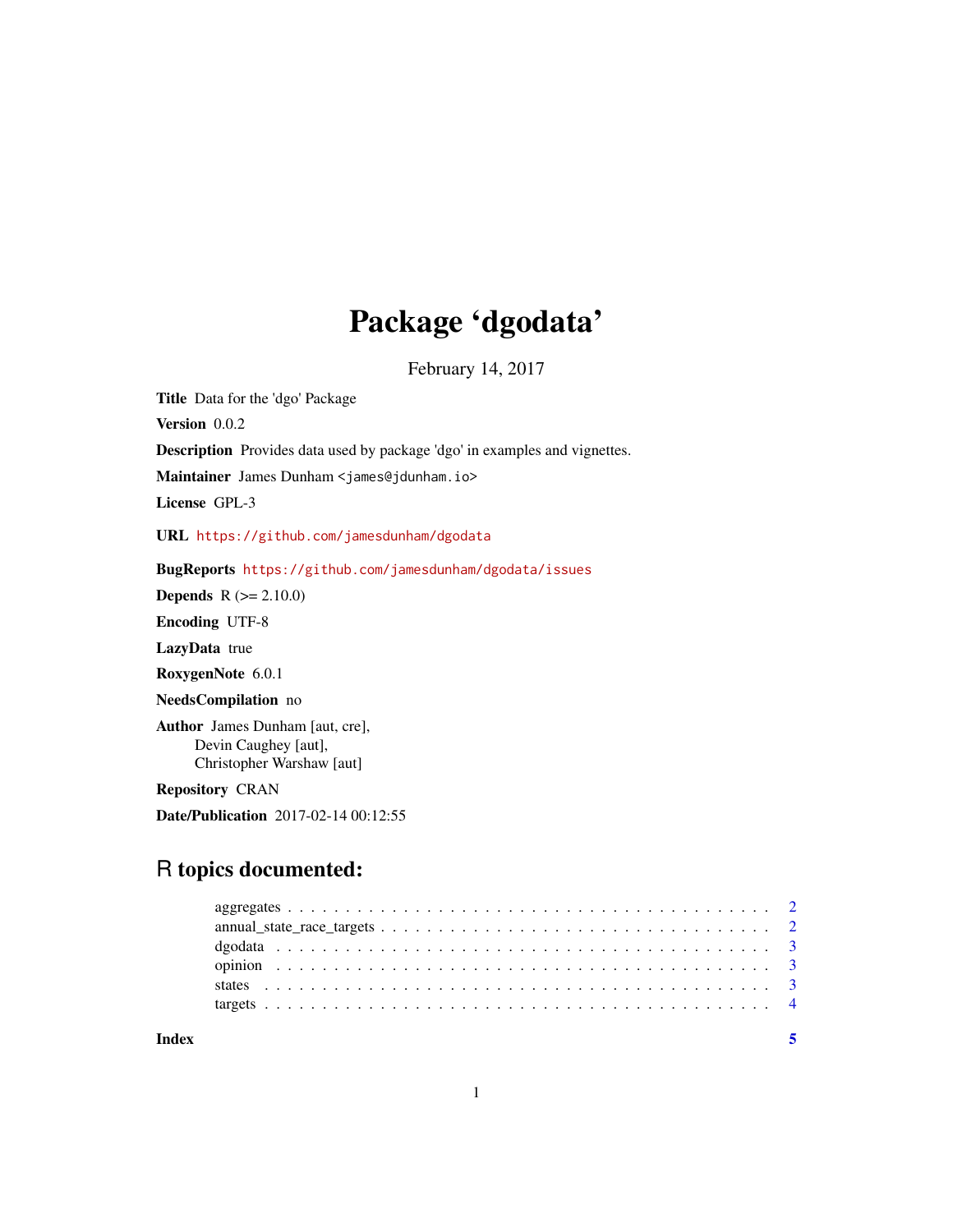<span id="page-1-0"></span>

#### **Description**

A table of aggregated item responses given by survey respondents and their characteristics. Data are from the General Social Survey.

#### Usage

aggregates

#### Format

A data.frame with 4,284 observations of 7 variables.

#### See Also

<http://www.gss.norc.org>

annual\_state\_race\_targets

dgo *example data: annual U.S. population targets by state and race*

#### Description

A table giving U.S. population proportions by year for combinations of state and three-category race variables. These are the same data as in [targets](#page-3-1), but aggregated over all the other demographic variables in that dataset. For use with the target\_data argument of function shape in package ['dgo'](https://jdunham.io/dgo/). Data are from the U.S. Census. Proportions sum to to 1 within years.

#### Usage

```
annual_state_race_targets
```
#### Format

A data.frame with 13,158 observations of 4 variables.

#### See Also

<http://www.census.gov/>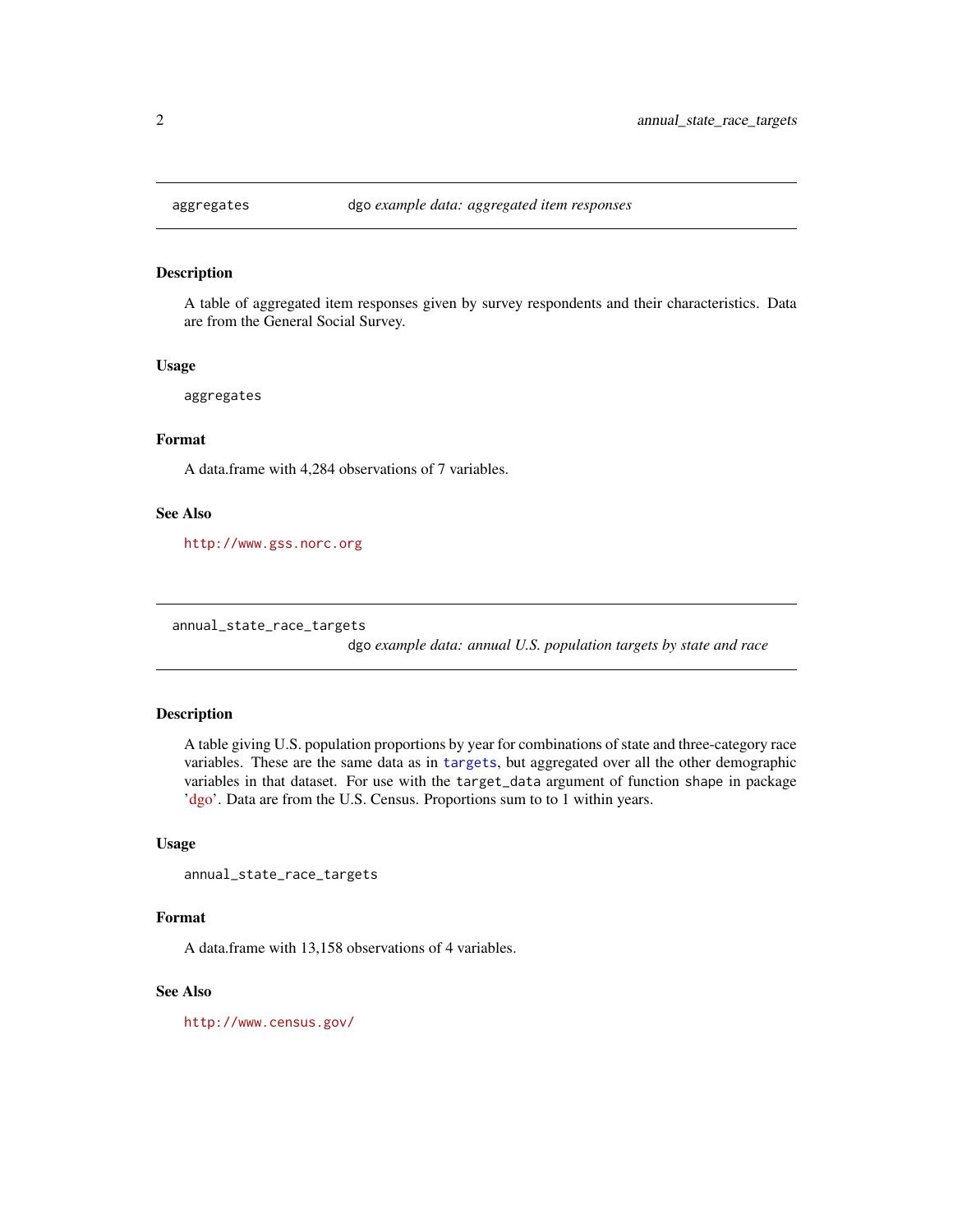<span id="page-2-0"></span>

#### Description

'dgodata' provides data used by package 'dgo' in examples and vignettes.

opinion dgo *example data: item responses*

#### Description

A table of item responses given by survey respondents and their characteristics. Data are from the Cooperative Congressional Election Study (CCES), 2006-2010.

#### Usage

opinion

#### Format

A data.frame with 147,998 observations of 12 variables.

#### See Also

<http://projects.iq.harvard.edu/cces/data>

states dgo *example data: state demographics*

#### Description

A table giving demographic characteristics of American states 1930-2015.

#### Usage

states

#### Format

A data.frame with 4,386 observations of 12 variables.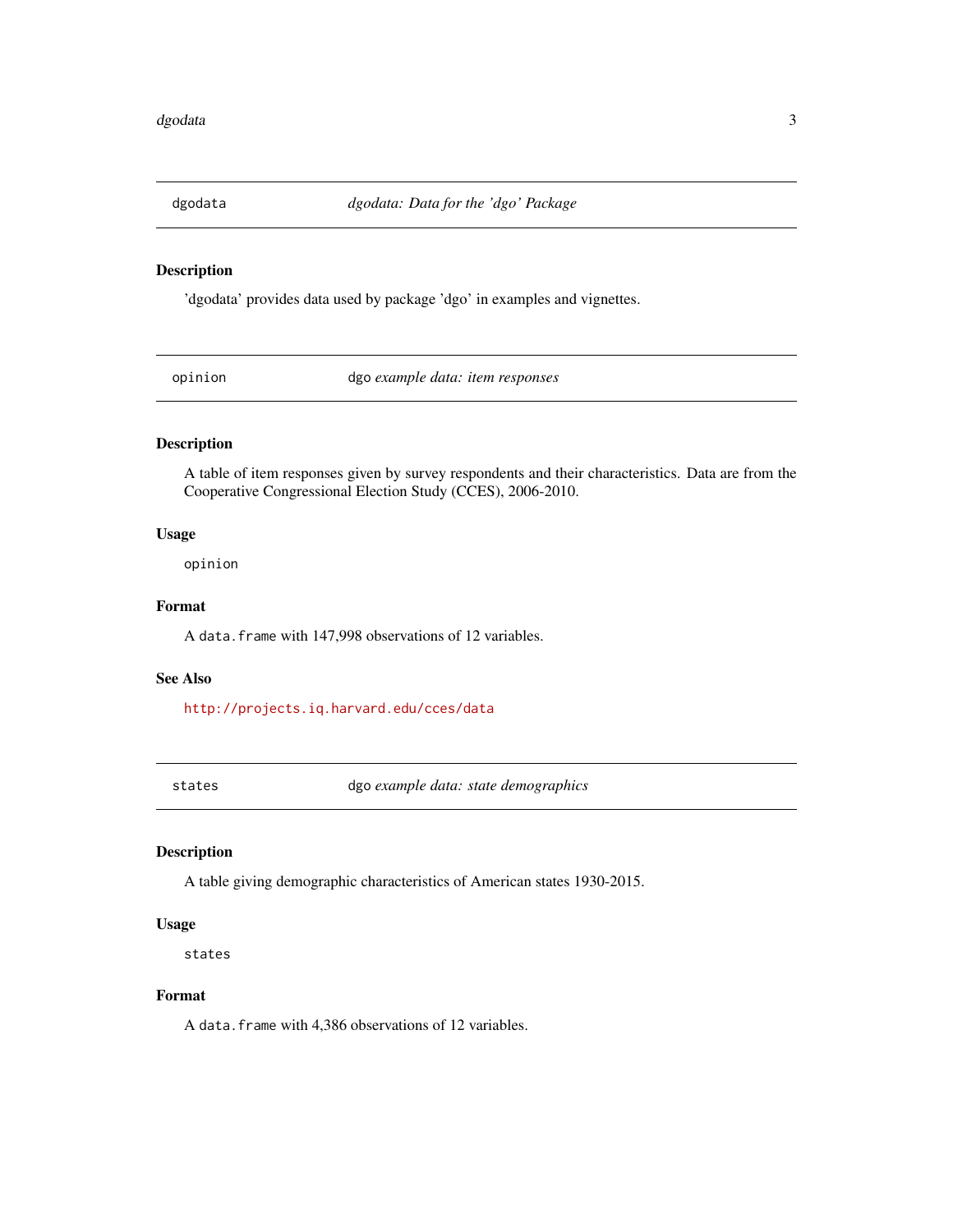#### <span id="page-3-1"></span><span id="page-3-0"></span>Description

A table giving U.S. population proportions by year for combinations of demographic variables. For use with the target\_data argument of function shape in package ['dgo'](https://jdunham.io/dgo/). Data are from the U.S. Census. Proportions sum to to 1 within years.

#### Usage

targets

### Format

A data.frame with ~803K observations of 10 variables.

#### See Also

<http://www.census.gov/>